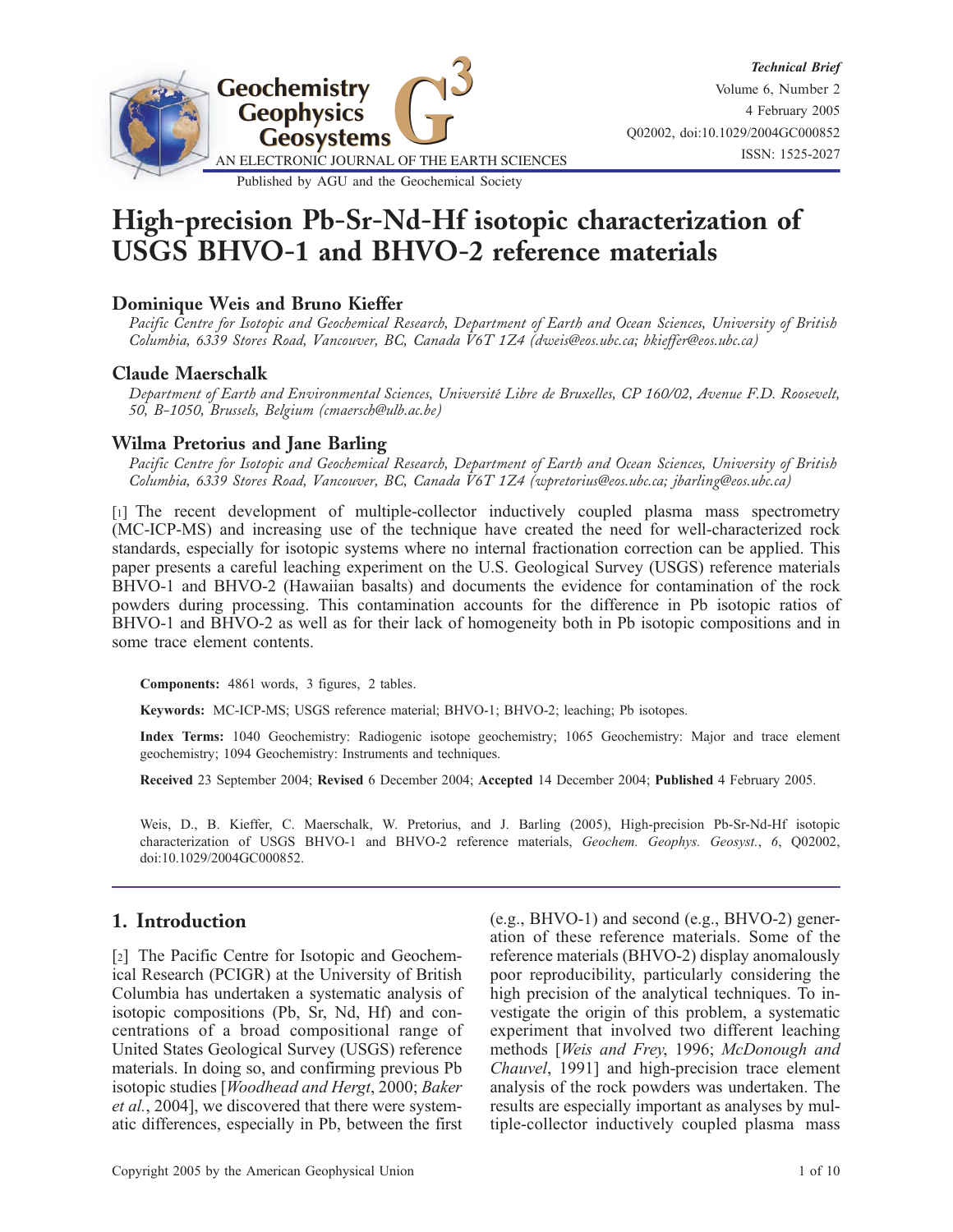

spectrometry (MC-ICP-MS) allow for a faster sample throughput, with increased precision, compared to conventional TIMS analyses. However, the accuracy of the MC-ICP-MS results is strongly dependent on the careful monitoring of known isotopic standards or reference materials. It is therefore critical to have homogenous, wellcharacterized rock standards, which have a matrix comparable to the studied samples.

# 2. Leaching Procedures

[3] For the analysis of oceanic basalts and for the removal of secondary phases or potential contamination, it is clearly demonstrated that leaching of the sample powder or chip is critical. Various methods are used by different researchers and we picked two different ones [Weis and Frey, 1991, 1996; McDonough and Chauvel, 1991] to compare the results.

### 2.1. Weis and Frey [1991, 1996] Method

[4] This procedure was modified from Mahoney [1987] to ensure the maximum removal of secondary phases that may be present in altered basalt.

[5] 1. About  $0.3-0.4$  g of rock powder is weighed into an acid-washed  $15$  mL Savillex<sup>®</sup> beaker.

[6] 2. Ten mL of 6N sub-boiled HCl are added.

[7] 3. The suspension is ultra-sonicated for 20 min.

[8] 4. The supernatant is decanted.

[9] 5. Steps 2–4 are repeated 5 to 6 times until the supernatant is clear and pale yellow to colorless.

[10] 6. Steps 2–4 are repeated 2 more times with milli-Q  $H<sub>2</sub>O$  (i.e., water that is 18.2 megohm (ion free), pyrogen free, with reduced organic contamination as well as with bacterial and particulate removal) in place of 6N sub-boiled HCl to eliminate the excess HCl.

[11] 7. The leached rock powder is dried on a hot plate at  $\sim$ 120 $\degree$ C.

[12] 8. The leached rock powder is weighed after cooling.

### 2.2. Mcdonough and Chauvel [1991] Method

[13] In this leaching procedure, the authors designed an experiment to remove a foreign Pb component that was incorporated in Rurutu island basalts, most probably prior to the initiation of isotopic analyses.

[ $14$ ] 1. About 0.3–0.4 g of sample rock powder is weighed into an acid-washed 15 mL Savillex<sup>(B)</sup> beaker.

[15] 2. Ten mL of 6N sub-boiled HCl are added.

[16] 3. The beaker is capped and put on the hot plate, under boiling conditions, for two hours.

[17] 4. The supernatant is decanted.

[ $18$ ] 5. Steps 2–4 are repeated with a mixture of 6N HCl and concentrated HF (2 mL of each). The beakers are removed from the hot plate as soon as a foam appears, i.e., after about 30 min, to avoid complete sample dissolution.

[19] 6. The supernatant is decanted right away and the residues are rinsed with milli-Q  $H_2O$  at least four times.

[20] 7. The leached rock powder is dried on a hot plate at  $\sim$ 120 $^{\circ}$ C.

[21] 8. The leached rock powder is weighed after cooling.

[22] During each of the leaching steps (3 to 5), the leachates are collected. The leachates are dried down and processed through chemistry for isotopic analysis.

[23] In this study, samples were dissolved in a mixture of sub-boiled HF and  $HNO<sub>3</sub>$  acids using sealed Teflon vessels on a hot plate over a period of  $\sim$ 48 hours at  $\sim$ 130°C. The separation techniques are described by Weis and Frey [1996] and Blichert-Toft et al. [2003]. A detailed description of each of the individual steps is given in a recent systematic study of the isotopic compositions of USGS reference materials (D. Weis et al., High-precision isotopic characterization of USGS reference materials by TIMS and MC-ICP-MS, submitted to Geochemistry, Geophysics, Geosystems, 2004; hereinafter referred to as Weis et al., submitted manuscript, 2004).

# 3. Analytical Procedure

# 3.1. Mass Spectrometry

[24] Isotopic composition measurements were determined on a Finnigan Triton thermo-ionization mass spectrometer (TIMS; Sr, Nd) and on a Nu Instruments (Nu 021) multiple collector inductively coupled plasma mass spectrometer (MC-ICP-MS;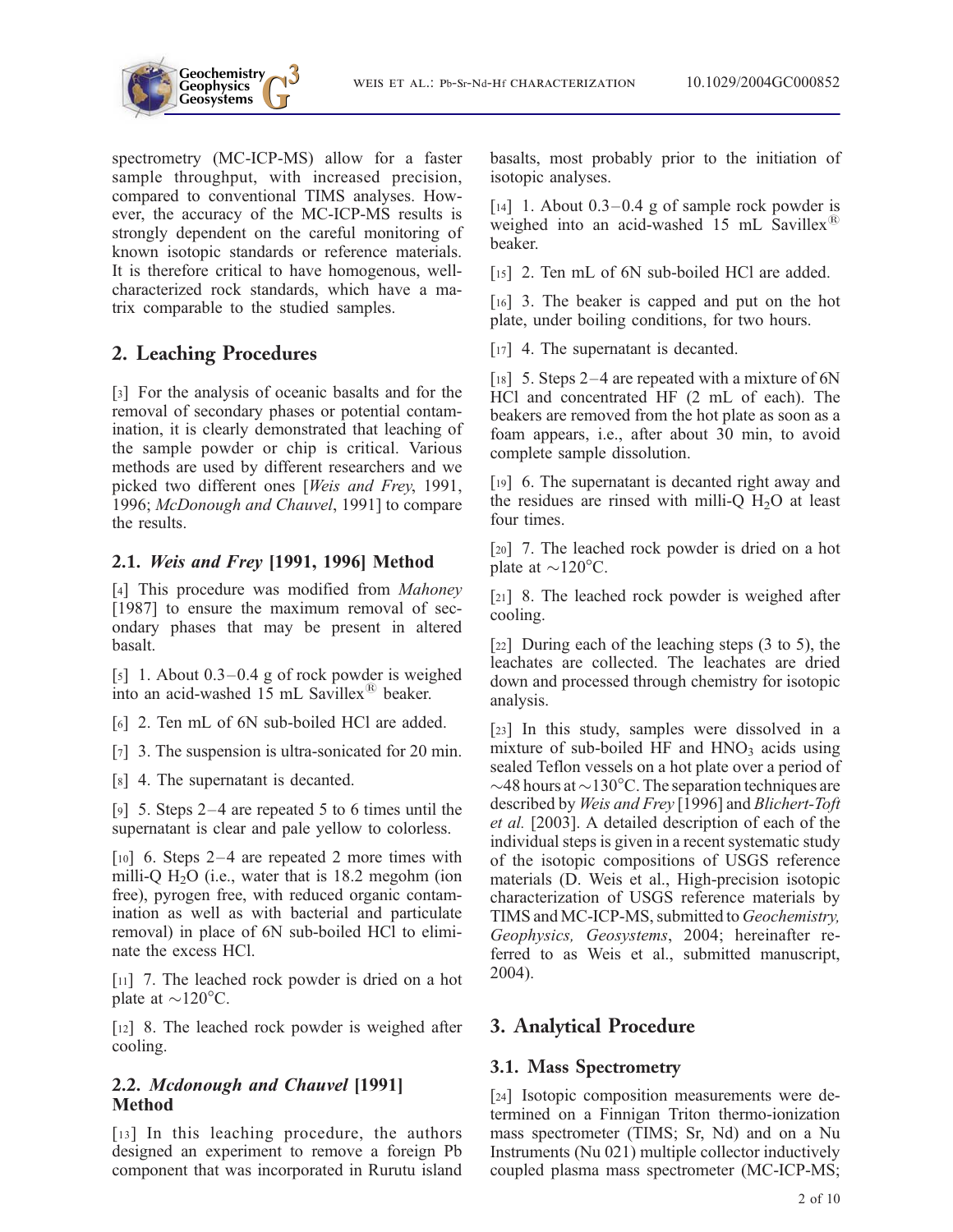Hf, Pb) at the Pacific Centre for Isotopic and Geochemical Research (PCIGR) at the University of British Columbia.

**Geochemistry** Geophysics<br>Geosystems

[25] Sr and Nd compositions were measured in static mode multicollection with relay matrix rotation (the ''virtual amplifier'' of Finnigan) on a single Ta and double Re-Ta filament, respectively. The data were corrected for mass fractionation using  ${}^{86}Sr/{}^{88}Sr = 0.1194$  and  ${}^{146}Nd/{}^{144}Nd =$ 0.7219, respectively. Fifty-five analyses of the NIST SRM 987 Sr standard and seventy-six analyses of the La Jolla Nd standard made during the course of this study have mean values<br>of  ${}^{87}Sr/{}^{86}Sr = 0.710250 \pm 12$  (2SD) and  $143$ Nd/<sup>144</sup>Nd = 0.511853 ± 16 (2SD), respectively. A single analysis typically consists of 135 cycles (9 blocks of 15) to allow a full rotation of the virtual amplifier.

[26] Pb and Hf isotopic compositions were analyzed by static multicollection. The collector array on the Nu Plasma is fixed and a zoom lens is employed to position the masses in the collectors. For Pb and Hf, the central collectors (H4-L2) are 1 amu apart while the outer collectors (H6, H5, L3, L4 and L5) are 2 amu apart. For Pb, masses 208 to 202 are measured in collectors H4 to L2, and for Hf, masses 180 to 172 are measured in collectors H4 to L3.

[27] The configuration for Pb isotopic analyses enables simultaneous collection of Pb (208, 207, 206 and 204) together with Tl (205 and 203), which is used to monitor and correct for instrumental mass discrimination and Hg (202), which is used to correct mass 204 for the presence of  $204$  Hg. The <sup>204</sup>Hg correction was made using natural abundances  $(^{202}Hg = 0.29863$  and  $^{204}Hg =$ 0.06865) adjusted for instrumental mass fractionation using  $205$ Tl/ $203$ Tl. Mercury levels were always below 0.8 mV (below 0.3 mV, all runs except 2) of 202 corresponding to a correction of less than 0.2 (0.07) mV on the 204 peak.

[28] To improve the reproducibility of the analytical conditions for the Pb isotopic analyses, and thus the precision, all sample solutions were analyzed with the same Pb/Tl ratios as the NIST SRM 981 standards. To accomplish this, a small aliquot of each sample was analyzed using an Element 2 HR-ICP-MS to determine the exact amount of Pb available for isotopic analyses. Doing this ensures that the correct amount of Tl can be added to each sample to achieve a Pb/Tl ratio of  $\sim$ 4 and thus match the Pb/Tl of the standards. Seventy-two

analyses of the NIST SRM 981 Pb standard during the course of this investigation gave mean values of  $^{208}Pb^{204}Pb = 36.7157 \pm 78 (2SD), \frac{207}{Pb^{204}Pb} =$  $15.4967 \pm 25$  (2SD), and <sup>206</sup>Pb<sup>/204</sup>Pb = 16.9413 ± 34 (2SD), which is in agreement with the TIMS triple spike values [Galer and Abouchami, 1998]. In light of the reproducibility of the data, there was no need to adjust the  $^{205}$ Tl/ $^{203}$ Tl ratio and a value of 2.3885 was used for all runs. Depending on the amount of Pb available in each sample, the samples were either analyzed by wet or dry  $(DSN = Nu$ desolvator) plasma, which corresponds to standard analyses of either 250 ppb or 50 ppb of NIST SRM 981. Except where sample material was insufficient, all samples were run with a  $^{208}Pb$  beam of >2V. The standard was run every two samples and, even though the NIST SRM 981 results were within error of the triple spike values after online correction for fractionation by Tl addition, the USGS reference results were further corrected by the bracketing method as described by White et al. [2000] and *Blichert-Toft et al.* [2003].

[29] The Hf isotope analyses were carried out following a modified analytical procedure from Patchett and Tatsumoto [1980] and Blichert-Toft et al. [1997]. The configuration used to measure Hf isotopes enables simultaneous collection of Hf (180, 179, 178, 177, 176 and 174) together with monitoring of Lu at mass 175 and Yb at mass 172, which allows interference corrections to be applied to masses 174 and 176. Hf isotope measurements were normalized internally to a  $17^5$ Hf $/177$ Hf ratio of 0.7325 using an exponential correction.

[30] The  $^{176}$ Lu,  $^{176}$ Yb and  $^{174}$ Yb corrections were made using natural abundances  $(^{175}$ Lu = 0.97416,  $176$ Lu = 0.02584,  $172$ Yb = 0.2183,  $174$ Yb = 0.3138,  $176\text{Yb} = 0.1276$ ) corrected for instrumental mass discrimination as monitored by the  $^{179}$ Hf $/^{177}$ Hf ratio. The configuration used does not permit correction of mass 180 for the presence of  $180$ Ta, because  $181$ Ta cannot be monitored. Although a  $180W$  correction could be applied through monitoring of  $182$ W or  $184$ W, this was not done because in the absence of a  $180$ Ta correction only a partial correction can be made. The presence of <sup>180</sup>Ta and  $180W$  can be assessed by comparing  $180Hf^{177}Hf$ values of samples to the mean  $(\pm 2SD)$  values measured on the standards. None of the USGS reference materials were affected by Ta and W interferences (28 USGS reference materials analyzed:  $180$ Hf/ $177$ Hf = 1.886984 ± 45 (2SD) and 60  $~\text{JMC-475}$  analyses:  $^{180} \text{Hf}^{177} \text{Hf} = 1.886976 \pm 100$ (2SD)).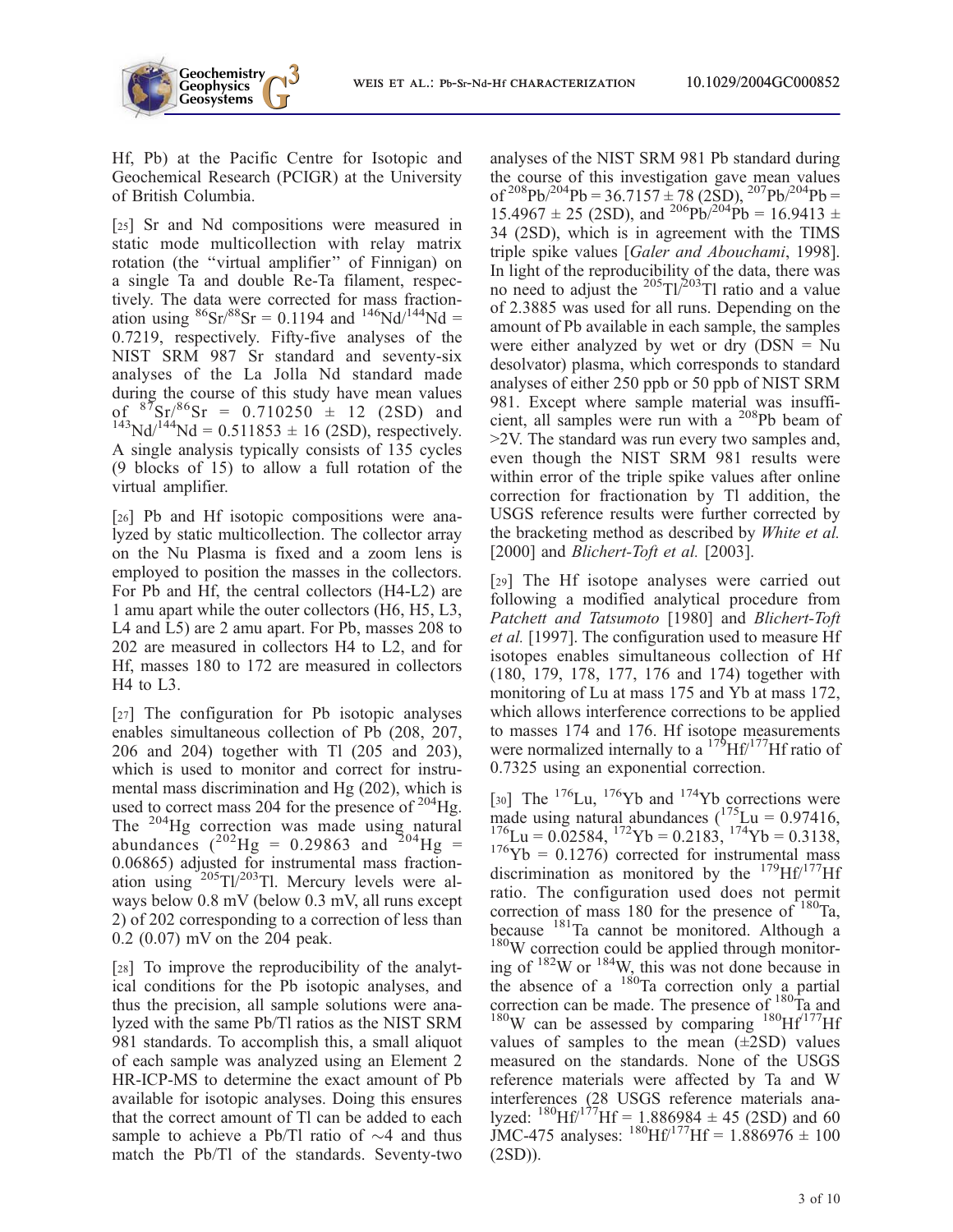

|                                                                                                                                                                                                                                                                                                                                                | $^{87}\mathrm{Sr}^{/86}\mathrm{Sr}$ | $2\sigma_{\rm m}$ | n        | $bN^{43}Nd^{144}Nd$              | $2\sigma_{\rm m}$      | n                         | $^{206}Pb/^{204}Pb$                              | $2\sigma_{\rm m}$ | $^{207}Pb/^{204}Pb$ | $2\sigma_{\rm m}$           | $208 \text{pb} / 204 \text{pb}$                                                                                                              | $2\sigma_{\rm m}$    | n             | $^{177}\mathrm{H} \beta^{176} \mathrm{H} \mathrm{f}$ | $2\sigma_{\rm m}$   | n             |
|------------------------------------------------------------------------------------------------------------------------------------------------------------------------------------------------------------------------------------------------------------------------------------------------------------------------------------------------|-------------------------------------|-------------------|----------|----------------------------------|------------------------|---------------------------|--------------------------------------------------|-------------------|---------------------|-----------------------------|----------------------------------------------------------------------------------------------------------------------------------------------|----------------------|---------------|------------------------------------------------------|---------------------|---------------|
| Unleached <sup>b</sup><br>BHVO-2<br>BHVO-1                                                                                                                                                                                                                                                                                                     | 0.703475<br>0.703481                | 20                | $\equiv$ | 0.512986<br>0.512983             | $\supseteq$<br>$\circ$ | $\overline{0}$<br>$\circ$ | 18.6173<br>18.6927                               | 465<br>54         | 15.5727<br>15.5355  | 24                          | 38.3618<br>38.2108                                                                                                                           | 147<br>384           | $\sim$ $\sim$ | 0.283096<br>0.283100                                 | $\overline{c}$<br>ξ | $\sim$ $\sim$ |
|                                                                                                                                                                                                                                                                                                                                                |                                     |                   |          |                                  |                        |                           | Leached Using Weis and Frey [1991, 1996]Method   |                   |                     |                             |                                                                                                                                              |                      |               |                                                      |                     |               |
| BHVO-2<br>BHVO-1<br>Residue                                                                                                                                                                                                                                                                                                                    | 0.703468<br>0.703466                | ∞<br>$\infty$     |          | 12974<br>0.512983<br>0.5         | 5                      |                           | 18.6466<br>18.6167                               | 15<br>७           | 15.4856<br>15.4702  | 13<br>७                     | 38.1975<br>38.1567                                                                                                                           | 36<br>$\overline{z}$ |               |                                                      |                     |               |
|                                                                                                                                                                                                                                                                                                                                                |                                     |                   |          |                                  |                        |                           | Leached Using McDonough and Chauvel [1991]Method |                   |                     |                             |                                                                                                                                              |                      |               |                                                      |                     |               |
| Residue                                                                                                                                                                                                                                                                                                                                        |                                     |                   |          |                                  |                        |                           |                                                  |                   |                     |                             |                                                                                                                                              |                      |               |                                                      |                     |               |
| <b>BHVO-1(1)</b>                                                                                                                                                                                                                                                                                                                               | 0.703470                            |                   |          |                                  | ∞                      |                           | 18.5217                                          | 544               | 15.4813             | 468                         | 38.0730                                                                                                                                      | 1/74                 |               |                                                      |                     |               |
| BHVO-1(2)                                                                                                                                                                                                                                                                                                                                      | 0.703481                            |                   |          |                                  | $\sim$                 |                           | 18.6392                                          | 23                | 15.4825             | $\overline{c}$              | 38.1869                                                                                                                                      | 51                   |               |                                                      |                     |               |
| BHVO-2                                                                                                                                                                                                                                                                                                                                         | 0.703480                            | $\infty$          |          | 0.512982<br>0.512986<br>0.512982 |                        |                           | 18.6638                                          | 13                | 15.4899             | $\overline{2}$              | 38.2060                                                                                                                                      |                      |               |                                                      |                     |               |
| BHVO-2 (2)                                                                                                                                                                                                                                                                                                                                     | 0.703481                            |                   |          | 12986<br>0.5                     | $\sim$                 |                           | 18.6714                                          | 47                | 15.4940             | $\frac{4}{ }$               | 38.2113                                                                                                                                      | 126                  |               |                                                      |                     |               |
| Leachate                                                                                                                                                                                                                                                                                                                                       |                                     |                   |          |                                  |                        |                           |                                                  |                   |                     |                             |                                                                                                                                              |                      |               |                                                      |                     |               |
| Leachate BHVO-1 (1)                                                                                                                                                                                                                                                                                                                            | 0.703485                            |                   |          | 0.512989                         | ⌒                      |                           | 18.6982                                          |                   | 15.5825             |                             | 38.3757                                                                                                                                      | 34                   |               |                                                      |                     |               |
| Leachate BHVO-1 (2)                                                                                                                                                                                                                                                                                                                            | 0.703490                            |                   |          | 12984<br>0.5                     | $\circ$                |                           | 18.7076                                          | $\mathbf{r}$      | 15.5836             | $\frac{2}{1}$ $\frac{2}{1}$ | 38.3799                                                                                                                                      | 34                   |               |                                                      |                     |               |
| Leachate BHVO-2                                                                                                                                                                                                                                                                                                                                | 0.703482                            |                   |          | 12981<br>0.5                     | $\circ$                |                           | 18.6963                                          | $\overline{ }$    | 15.5844             | $\infty$                    | 38.2937                                                                                                                                      | $\overline{17}$      |               |                                                      |                     |               |
| Leachate BHVO-2 (2)                                                                                                                                                                                                                                                                                                                            | 0.703488                            | ∝                 |          | 12986<br>0.5                     |                        |                           | 18.6576                                          | $\circ$           | 15.5628             |                             | 38.2724                                                                                                                                      | 35                   |               |                                                      |                     |               |
| Pestle                                                                                                                                                                                                                                                                                                                                         |                                     |                   |          |                                  |                        |                           | 18.1410                                          | $\overline{31}$   | 15.5871             | 28                          | 38.6692                                                                                                                                      | 95                   |               |                                                      |                     |               |
| Mortar                                                                                                                                                                                                                                                                                                                                         |                                     |                   |          |                                  |                        |                           | 1954                                             | $\overline{16}$   | 5.6937              | $\overline{5}$              | 38.8687                                                                                                                                      |                      |               |                                                      |                     |               |
| $\frac{10}{10}$ mumbers acrossed to the mom of engluses of the unlesslight and RHVO 1 and 2017 and are as a series in the movies in the contention of the HOCS reference motion of all $\frac{10}{10}$ (Mais at all<br>${}^{3}$ Reported 2 $\sigma$ <sub>m</sub> applies to the last decimal place. Italics indicate a<br>taken as indicative. |                                     |                   |          |                                  |                        |                           |                                                  |                   |                     |                             | poor analysis because too little Pb was available: only 13 cycles were obtained, and values are reported for information, but should only be |                      |               |                                                      |                     |               |
|                                                                                                                                                                                                                                                                                                                                                |                                     |                   |          |                                  |                        |                           |                                                  |                   |                     |                             |                                                                                                                                              |                      |               |                                                      |                     |               |

Sr, Nd, Pb, and Hf Isotopic Compositions of BHVO-1 and BKVO-2<sup>ª</sup> Table 1. Sr, Nd, Pb, and Hf Isotopic Compositions of BHVO-1 and BKVO-2a Table 1.

್ಷ. taken as indicative.<br><sup>b</sup>The numbers correspond to the mean of analyses of the unleached BHVO-1 and BHVO-2 powders as part of a high-precision isotopic characterization of ten USGS reference materials (Weis et al., ă Ξ prec mân a 5 Jäll as 2 Ņ ä ă Ċ ā š 5 ≍ Чä g The numbers correspond<br>submitted manuscript, 2004). submitted manuscript, 2004). take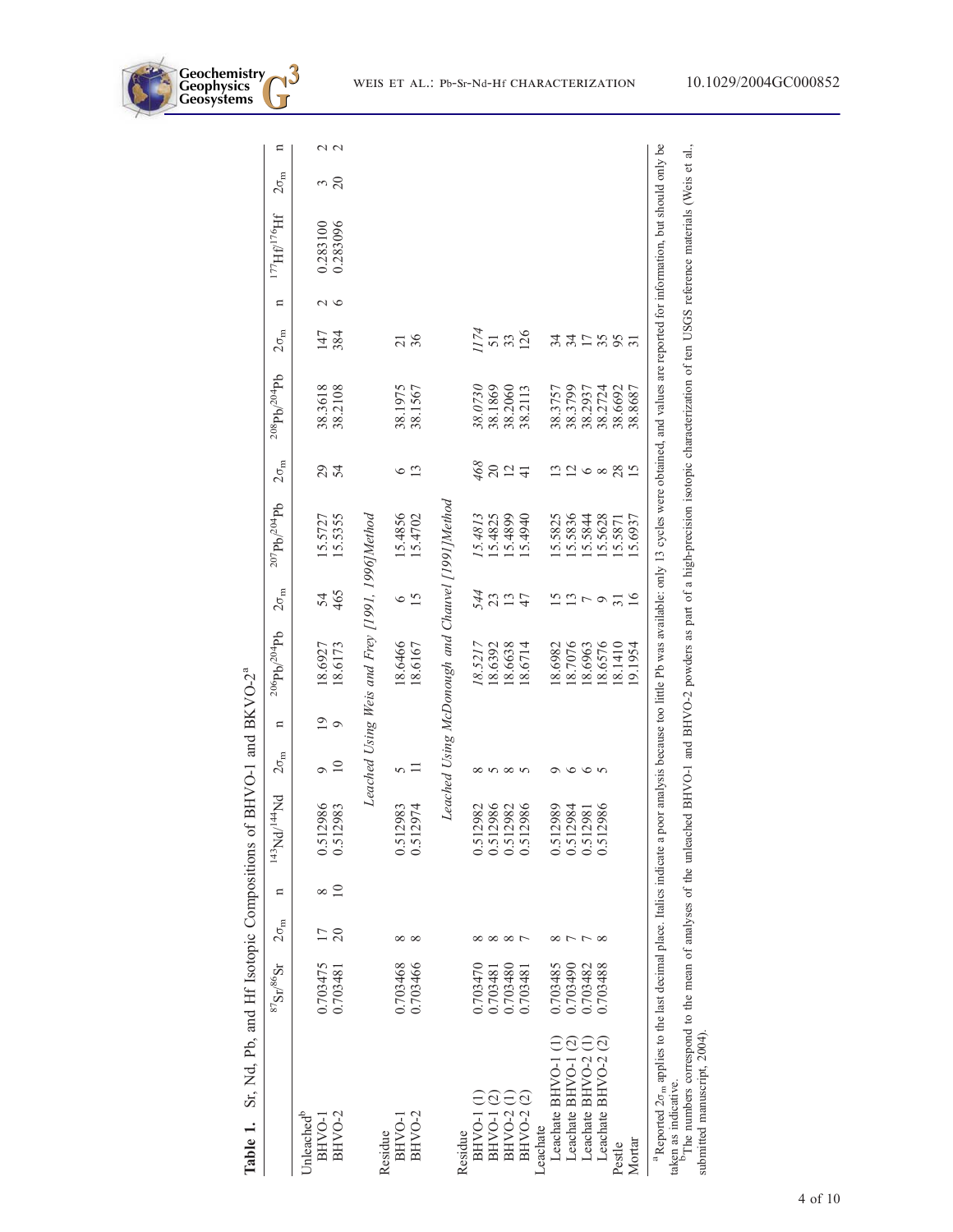



Figure 1. Sr-Nd isotopic diagram showing the results of BHVO-1 (blue symbols) and BHVO-2 (red symbols) leaching experiments. The circle symbols correspond to the mean of the unleached powders (Weis et al., submitted manuscript, 2004). For the mean, the error bars correspond to two standard deviations (thicker lines), while for the other results they are the  $2\sigma_m$  of the individual mass spectrometric analyses. Residues after leaching are represented by the square symbols (crosses: Weis and Frey method; plain symbols: McDonough and Chauvel method), while the leachates (only McDonough and Chauvel method) are represented by diamonds. The means of the analyses of Raczek et al. [2003] are also reported as triangles in this figure for comparison.

[31] During the period of data collection, the JMC-475 Hf standard gave an unweighted mean for  $176$ Hf/<sup>177</sup>Hf of 0.282152±0.000017 (2SD; n = 175). The standard was run every two samples to monitor machine performance. The results in Table 1 have been normalized to a  $^{176}$ Hf/<sup>177</sup>Hf value of JMC-475 of 0.282160.

#### 3.2. Elemental Abundances

[32] Samples of BHVO-1 and BHVO-2 were digested in concentrated  $HNO<sub>3</sub>-HF$  for 48 hours at  $130^{\circ}$ C on a hotplate in sealed 7 to 15 mL Savillex $\mathbb{B}$  Teflon sample beakers. After digestion, samples were dried and diluted 2000 times in 1%  $HNO<sub>3</sub>$ , and spiked with 1 part per billion (ppb) of In. The addition of In as internal standard facilitates correction for sensitivity drift (i.e., matrix effects). A low abundance multielement standard, analyzed after every 3–5 samples, was used to correct for mass drift of pertinent elements throughout the course of each analysis session. Samples were analyzed in medium resolution mode on a Finnigan Element 2 high-resolution inductively coupled plasma mass spectrometer (HR-ICP-MS), except for Cd, Sb, Sn, Ta, W, Pb and U, which were determined in low resolution mode. Sample concentrations were determined using external calibration after in-house preparation of multielement standards, prepared from 1000 ppm stock Spex Certiprep<sup>®</sup> single element standards. To reduce memory effects, trace elemental analyses were performed using a Teflon sample introduction system coupled to the HR-ICP-MS (i.e., PFA spray chamber, Microflow PFA self aspirating nebulizer, Elemental Scientific (Omaha, USA) and PFA takeup tubes), using a wash solution of 4% Aqua Regia (+ trace of HF).

[33] Analytical precision and accuracy, evaluated by replicate analysis of the reference materials, is typically <10% RSD and overlaps within error with certified reference values. Undiluted blanks for all elements measured in low and medium resolution are typically <0.05 ppb, except for V, Cu and Zn, which may be as high as 0.5 ppb. At the high dilution factors for solutions analyzed in this study, all blanks are inconsequential to final concentrations.

#### 4. Results and Discussion

[34] The isotopic results are reported in Table 1 and in Figures 1 and 2. The  $87\text{Sr}/86\text{Sr}$  of the residues of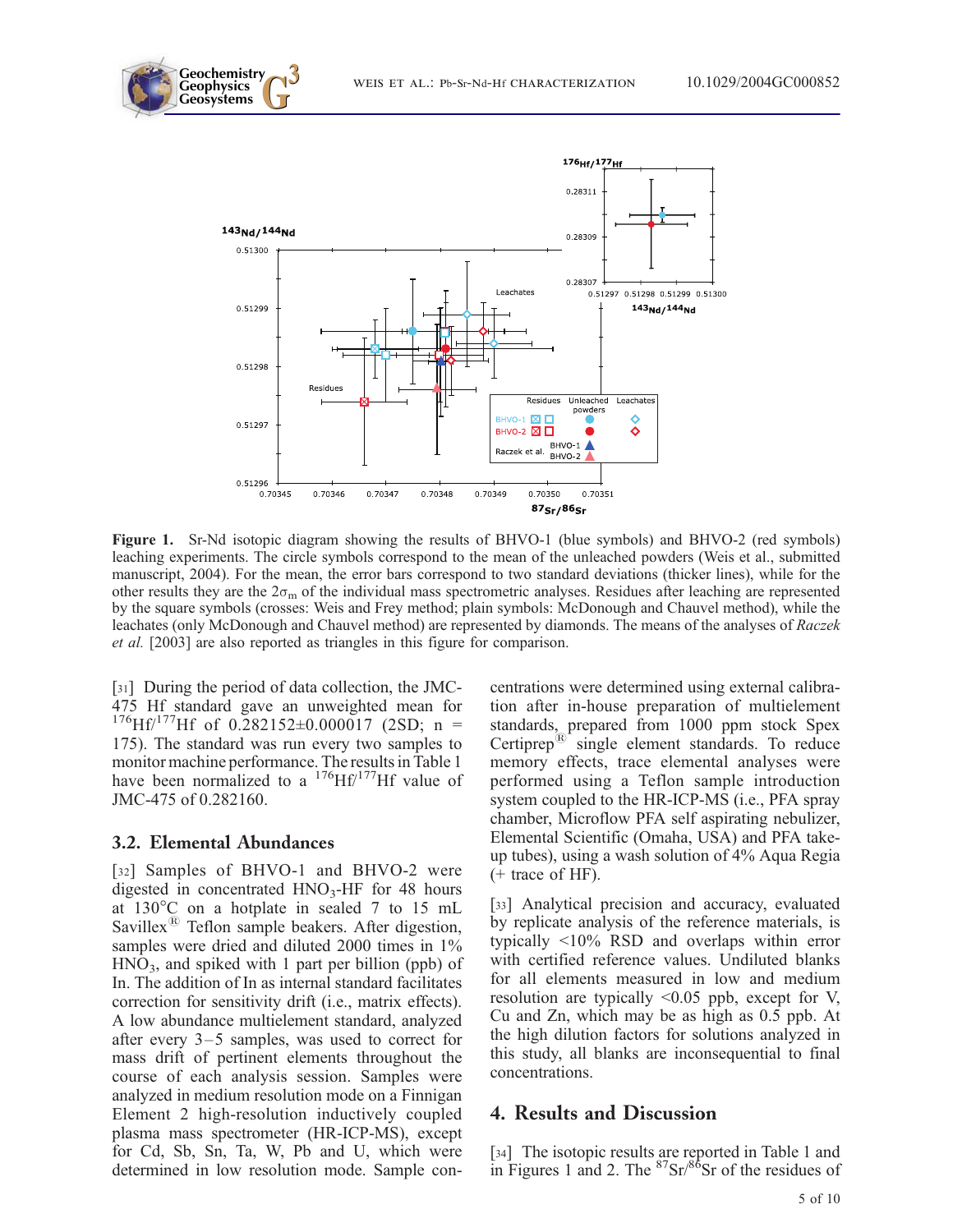





Figure 2. Pb-Pb isotopic systematics of the leaching experiments of BHVO-1 and BHVO-2: (a)  $^{206}Pb^{204}Pb$  versus  $^{207}Pb^{204}Pb$  and (b)  $^{206}Pb^{204}Pb$  versus  $^{208}Pb^{204}Pb$ . The errors on individual runs are smaller than are symbol sizes, unless indicated. Symbols and color-coding as in Figure 1, with the mortar and pestle results (inset) shown in black triangles and data from Woodhead and Hergt [2000] for double spike analyses in smaller symbols for individual analyses (no error bars, except for the mean).

both leaching experiments (0.703466 to 0.703481) are slightly lower than those of the unleached powders (0.703475–0.703481), which are in turn slightly lower than the leachates (0.703482– 0.703490). The recent Sr and Nd isotopic data of Raczek et al. [2003] on unleached BHVO-1 and BHVO-2 have been normalized to our values for

NIST SRM 987 and La Jolla and are reported for comparison in Figure 1; they overlap within error with our results.

[35] In Figure 1, the differences between the unleached powder, the residue and the leachate are minor, at the limit of the analytical error, and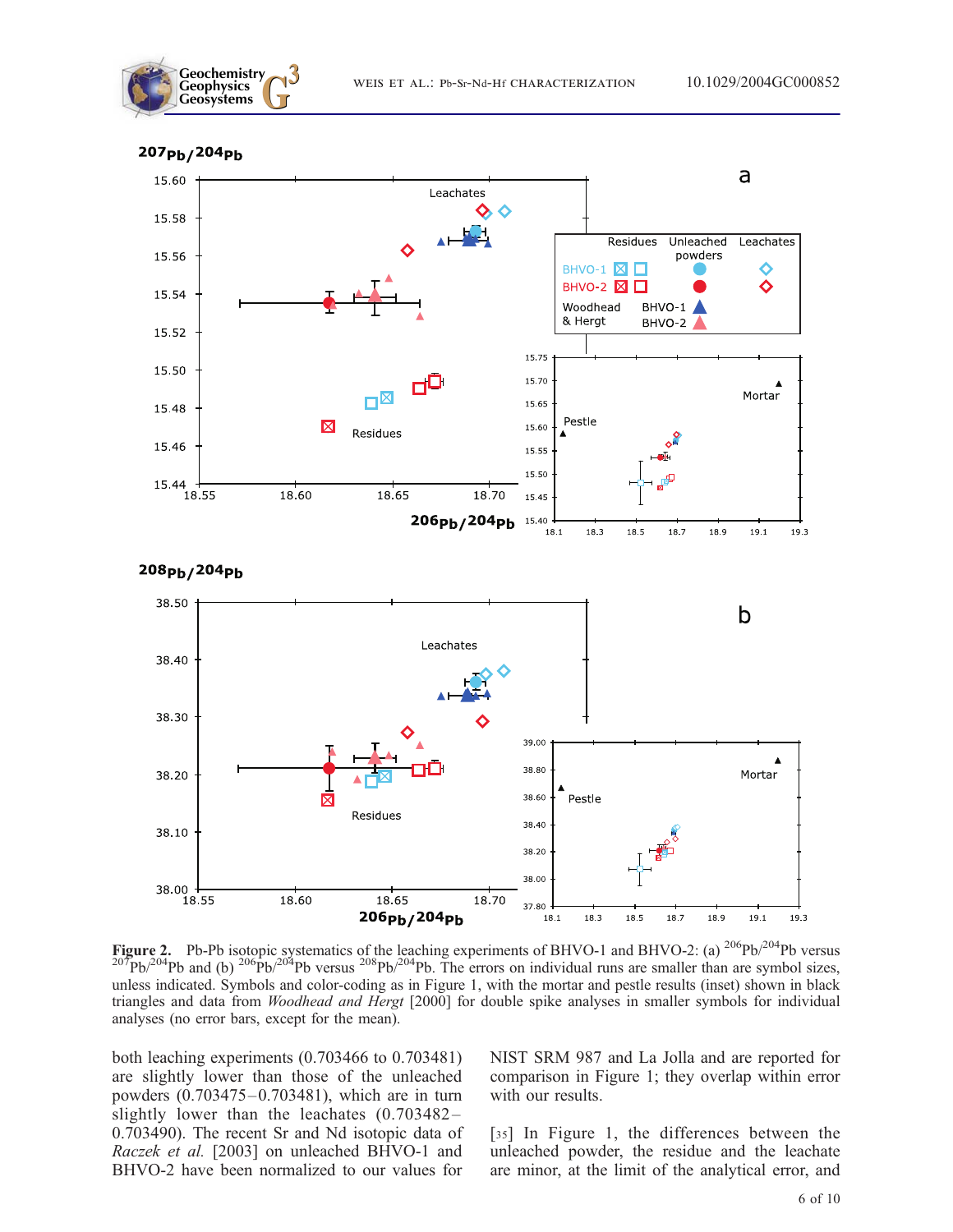

Figure 3. Comparison of trace element concentrations of BHVO-1 and BHVO-2 powders (reported as a ratio of BHVO-1/BHVO-2 concentrations in  $\mu$ g/g) analyzed at the Pacific Centre for Isotopic and Geochemical Research (PCIGR).

reflect the minor degree of alteration of this Hawaiian basalt. Despite being within error, the Weis and Frey [1991, 1996] method of leaching appears to be more efficient in removing alteration phases than that of McDonough and Chauvel [1991]. There is no difference in Nd isotopic composition for any of these analyses as they all overlap within error. In the light of this observation, we chose not to continue on the leaching experiment for Hf isotopes.

**Geochemistry** Geophysics<br>Geosystems

[36] The Pb isotopic results are reported in Figure 2, together with a comparison of recent double spike data on unleached BHVO powders [Woodhead and Hergt, 2000]. The agreement between the two different methods (double spike and MC-ICP-MS with Tl correction for fractionation) is excellent. Our data confirm the observation of these authors that the first generation of USGS reference materials has more radiogenic Pb ratios and most probably suffered some contamination during sample preparation. Recent publications of trace element contents [Raczek et al., 2000; Ila and Frey, 2000] of USGS reference materials do not provide Pb concentrations, but our own analyses by HR-ICP-MS give  $1.96 \pm 0.31$   $\mu$ g/g for BHVO-1 and  $1.30 \pm 0.10$  µg/g for BHVO-2; i.e., BHVO-1 is  $\sim$ 40% enriched in Pb in comparison to BHVO-2 (Figure 3).

[37] The residues of both leaching experiments are significantly less radiogenic in Pb isotopic compositions than the unleached rock powders, while the leachates are distinctly more radiogenic. This observation is valid for both BHVO-1 and BHVO-2, but the differences are smaller for BHVO-2. The residues show much more homogeneous isotopic ratios than the unleached whole rocks [Woodhead and Hergt, 2000; Baker et al., 2004; Weis et al., submitted manuscript, 2004]. In addition, the differences between BHVO-1 and BHVO-2 are significantly reduced after leaching and there is no significant difference between the two leaching methods employed in this study.

[38] In Figure 2, we also report analyses of samples of the steel percussion mortar and pestle used in the crushing of Hawaiian basalts for the Hawaiian Scientific Drilling Program (HSDP). The mortar and pestle are made of high-purity carbon steel and were carefully selected to minimize contamination during sample processing. The mortar and pestle material analyzed here is not the same as that used to process the first or second generation of USGS reference materials. Unfortunately, actual samples of the mortar and pestle used in the original preparation of the USGS reference materials were unobtainable for this study, so these results should be taken as a reference for the contamination possible during sample preparation. Of note in Figure 2 is the large difference between the isotopic compositions of these two potential contaminants, with the mortar having significantly higher <sup>206</sup>Pb/<sup>204</sup>Pb than the pestle. Both have much higher <sup>207</sup>Pb/<sup>204</sup>Pb and <sup>208</sup>Pb/<sup>204</sup>Pb than BHVO values. The mortar and pestle also have higher Pb isotopic ratios than both the most common petrol-derived leads (Mississippi Valley-type and Broken Hill, Australia) and lead in environmental studies [e.g.,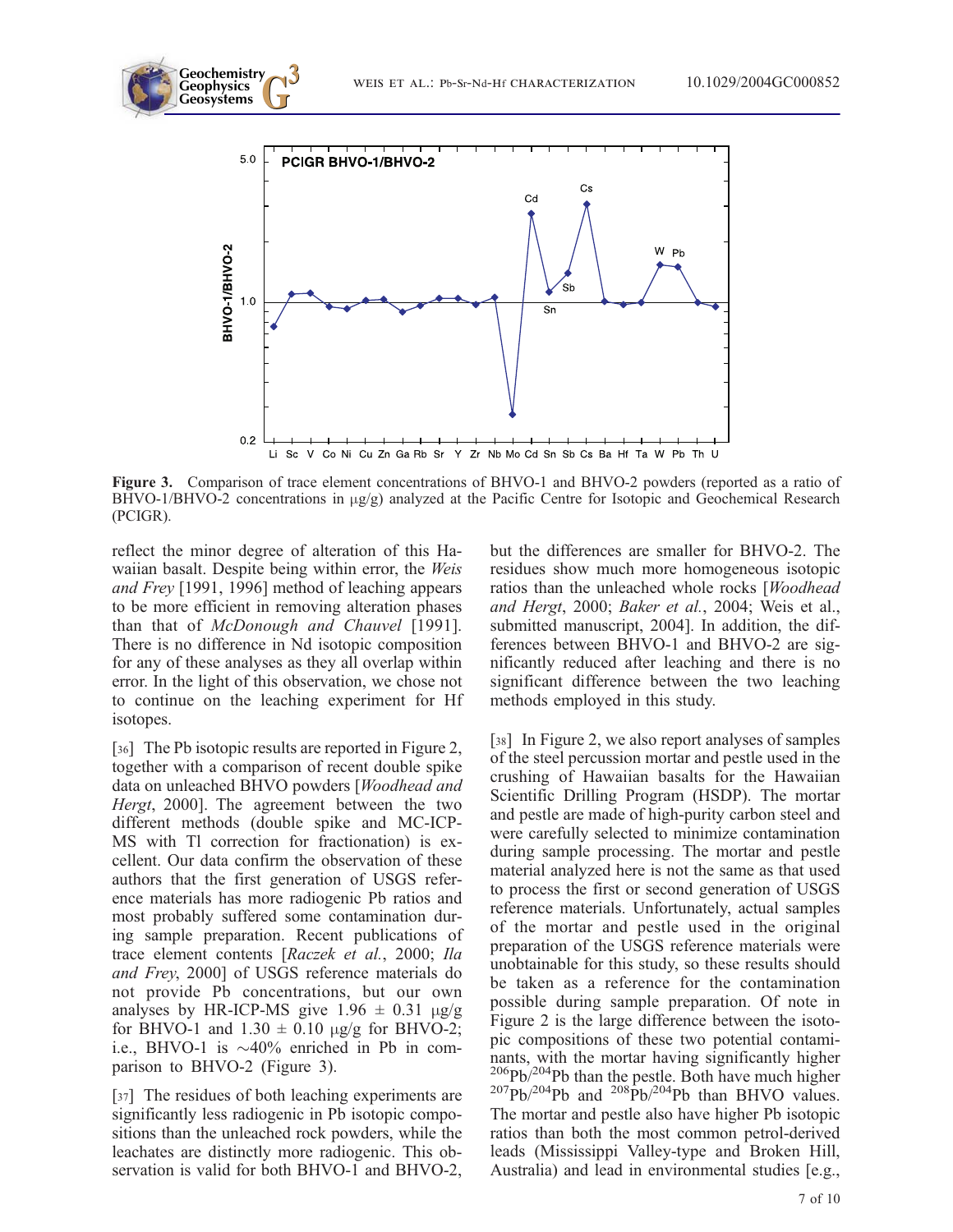| Table 2.              |                                                                                                                                                                                                                             |                       | Trace Element Concentrations (in $\mu$ g/g) of                                                                                                                  |                                                                                                                                                                                                                                                                                                                                              |                                                |                                           |                              | BHVO-1 and BHVO-2 and Comparison With Compilation Consensus and MIC-SSMS Values |       |                                                                                                                                                                                                                                                                                                                     |
|-----------------------|-----------------------------------------------------------------------------------------------------------------------------------------------------------------------------------------------------------------------------|-----------------------|-----------------------------------------------------------------------------------------------------------------------------------------------------------------|----------------------------------------------------------------------------------------------------------------------------------------------------------------------------------------------------------------------------------------------------------------------------------------------------------------------------------------------|------------------------------------------------|-------------------------------------------|------------------------------|---------------------------------------------------------------------------------|-------|---------------------------------------------------------------------------------------------------------------------------------------------------------------------------------------------------------------------------------------------------------------------------------------------------------------------|
|                       |                                                                                                                                                                                                                             |                       | BHVO-1                                                                                                                                                          |                                                                                                                                                                                                                                                                                                                                              |                                                |                                           |                              | BHVO-2                                                                          |       |                                                                                                                                                                                                                                                                                                                     |
|                       | USGS <sup>a</sup>                                                                                                                                                                                                           | MIC-SSMS <sup>b</sup> | ຕິ<br>Ш<br>$\Xi$<br>This Study Average                                                                                                                          | stdev                                                                                                                                                                                                                                                                                                                                        | %RSD                                           | USGS <sup>a</sup>                         | MIC-SSMS <sup>b</sup>        | ົ<br>Ш<br>This Study Average (n                                                 | stdev | %RSD                                                                                                                                                                                                                                                                                                                |
|                       |                                                                                                                                                                                                                             |                       |                                                                                                                                                                 |                                                                                                                                                                                                                                                                                                                                              |                                                |                                           |                              |                                                                                 |       |                                                                                                                                                                                                                                                                                                                     |
|                       |                                                                                                                                                                                                                             |                       |                                                                                                                                                                 |                                                                                                                                                                                                                                                                                                                                              |                                                |                                           |                              |                                                                                 |       |                                                                                                                                                                                                                                                                                                                     |
|                       |                                                                                                                                                                                                                             |                       |                                                                                                                                                                 |                                                                                                                                                                                                                                                                                                                                              |                                                |                                           |                              |                                                                                 |       |                                                                                                                                                                                                                                                                                                                     |
|                       |                                                                                                                                                                                                                             |                       |                                                                                                                                                                 |                                                                                                                                                                                                                                                                                                                                              |                                                |                                           |                              |                                                                                 |       |                                                                                                                                                                                                                                                                                                                     |
| $x > 3\overline{z}$   |                                                                                                                                                                                                                             |                       | $\frac{43}{31342}$ $\frac{341}{3412}$ $\frac{28}{38}$                                                                                                           |                                                                                                                                                                                                                                                                                                                                              |                                                |                                           |                              |                                                                                 |       |                                                                                                                                                                                                                                                                                                                     |
|                       |                                                                                                                                                                                                                             |                       |                                                                                                                                                                 |                                                                                                                                                                                                                                                                                                                                              |                                                |                                           |                              |                                                                                 |       |                                                                                                                                                                                                                                                                                                                     |
| ddaga>a£              |                                                                                                                                                                                                                             |                       |                                                                                                                                                                 |                                                                                                                                                                                                                                                                                                                                              |                                                |                                           |                              |                                                                                 |       |                                                                                                                                                                                                                                                                                                                     |
|                       |                                                                                                                                                                                                                             |                       |                                                                                                                                                                 |                                                                                                                                                                                                                                                                                                                                              |                                                |                                           |                              |                                                                                 |       |                                                                                                                                                                                                                                                                                                                     |
|                       |                                                                                                                                                                                                                             |                       |                                                                                                                                                                 |                                                                                                                                                                                                                                                                                                                                              |                                                |                                           |                              |                                                                                 |       |                                                                                                                                                                                                                                                                                                                     |
|                       |                                                                                                                                                                                                                             |                       |                                                                                                                                                                 |                                                                                                                                                                                                                                                                                                                                              |                                                |                                           |                              |                                                                                 |       |                                                                                                                                                                                                                                                                                                                     |
|                       |                                                                                                                                                                                                                             |                       |                                                                                                                                                                 |                                                                                                                                                                                                                                                                                                                                              |                                                |                                           |                              |                                                                                 |       |                                                                                                                                                                                                                                                                                                                     |
|                       |                                                                                                                                                                                                                             | $\frac{30}{15}$       |                                                                                                                                                                 |                                                                                                                                                                                                                                                                                                                                              |                                                |                                           | 2920                         |                                                                                 |       |                                                                                                                                                                                                                                                                                                                     |
|                       | $4.375$ $4.54$ $1.36$ $5.4$ $1.4$ $1.4$ $1.4$ $1.4$ $1.4$ $1.4$ $1.4$ $1.4$ $1.4$ $1.4$ $1.4$ $1.4$ $1.4$ $1.4$ $1.4$ $1.4$ $1.4$ $1.4$ $1.4$ $1.4$ $1.4$ $1.4$ $1.4$ $1.4$ $1.4$ $1.4$ $1.4$ $1.4$ $1.4$ $1.4$ $1.4$ $1.4$ |                       |                                                                                                                                                                 | $\begin{array}{l} 0.66 \\ 0.67 \\ 0.71 \\ 0.71 \\ -0.72 \\ 0.73 \\ -0.74 \\ -0.75 \\ -0.75 \\ -0.75 \\ -0.75 \\ -0.75 \\ -0.75 \\ -0.75 \\ -0.75 \\ -0.75 \\ -0.75 \\ -0.75 \\ -0.75 \\ -0.75 \\ -0.75 \\ -0.75 \\ -0.75 \\ -0.75 \\ -0.75 \\ -0.75 \\ -0.75 \\ -0.75 \\ -0.75 \\ -0.75 \\ -0.75 \\ -0.75 \\ -0.75 \\ -0.75 \\ -0.75 \\ -0.$ |                                                | 3.774922733888228727                      |                              |                                                                                 |       | $\frac{1}{2}$ $\frac{1}{2}$ $\frac{1}{2}$ $\frac{1}{2}$ $\frac{1}{2}$ $\frac{1}{2}$ $\frac{1}{2}$ $\frac{1}{2}$ $\frac{1}{2}$ $\frac{1}{2}$ $\frac{1}{2}$ $\frac{1}{2}$ $\frac{1}{2}$ $\frac{1}{2}$ $\frac{1}{2}$ $\frac{1}{2}$ $\frac{1}{2}$ $\frac{1}{2}$ $\frac{1}{2}$ $\frac{1}{2}$ $\frac{1}{2}$ $\frac{1}{2}$ |
|                       |                                                                                                                                                                                                                             |                       |                                                                                                                                                                 |                                                                                                                                                                                                                                                                                                                                              |                                                |                                           |                              |                                                                                 |       |                                                                                                                                                                                                                                                                                                                     |
|                       |                                                                                                                                                                                                                             |                       |                                                                                                                                                                 |                                                                                                                                                                                                                                                                                                                                              |                                                |                                           |                              |                                                                                 |       |                                                                                                                                                                                                                                                                                                                     |
|                       |                                                                                                                                                                                                                             |                       |                                                                                                                                                                 |                                                                                                                                                                                                                                                                                                                                              |                                                |                                           |                              |                                                                                 |       |                                                                                                                                                                                                                                                                                                                     |
|                       |                                                                                                                                                                                                                             |                       |                                                                                                                                                                 |                                                                                                                                                                                                                                                                                                                                              |                                                |                                           |                              |                                                                                 |       |                                                                                                                                                                                                                                                                                                                     |
| <b>SUBBUE</b>         |                                                                                                                                                                                                                             |                       |                                                                                                                                                                 |                                                                                                                                                                                                                                                                                                                                              |                                                |                                           |                              |                                                                                 |       |                                                                                                                                                                                                                                                                                                                     |
|                       |                                                                                                                                                                                                                             |                       |                                                                                                                                                                 |                                                                                                                                                                                                                                                                                                                                              |                                                | $\frac{5}{4}$ $\frac{1}{4}$ $\frac{4}{4}$ |                              |                                                                                 |       |                                                                                                                                                                                                                                                                                                                     |
| Ħ                     |                                                                                                                                                                                                                             | $\frac{4.3}{1.18}$    |                                                                                                                                                                 |                                                                                                                                                                                                                                                                                                                                              |                                                |                                           |                              |                                                                                 |       |                                                                                                                                                                                                                                                                                                                     |
| $\mathbb{F}^a$        |                                                                                                                                                                                                                             |                       |                                                                                                                                                                 |                                                                                                                                                                                                                                                                                                                                              |                                                |                                           | $\frac{23}{4}$ $\frac{4}{4}$ |                                                                                 |       |                                                                                                                                                                                                                                                                                                                     |
| ≽                     |                                                                                                                                                                                                                             |                       |                                                                                                                                                                 |                                                                                                                                                                                                                                                                                                                                              |                                                |                                           |                              |                                                                                 |       |                                                                                                                                                                                                                                                                                                                     |
| Pp                    | 2.6                                                                                                                                                                                                                         | 2.56                  |                                                                                                                                                                 |                                                                                                                                                                                                                                                                                                                                              |                                                |                                           | 2.09                         |                                                                                 |       |                                                                                                                                                                                                                                                                                                                     |
| $\ddot{a}$ $\ddot{c}$ | $\begin{array}{c} 0.018 \\ 1.08 \\ 0.42 \end{array}$                                                                                                                                                                        |                       | $\frac{8}{103}$                                                                                                                                                 |                                                                                                                                                                                                                                                                                                                                              |                                                |                                           |                              |                                                                                 |       |                                                                                                                                                                                                                                                                                                                     |
|                       |                                                                                                                                                                                                                             | 1.22                  |                                                                                                                                                                 |                                                                                                                                                                                                                                                                                                                                              |                                                | 1.2                                       | $1.16$<br>0.404              |                                                                                 |       |                                                                                                                                                                                                                                                                                                                     |
| $\cup$                |                                                                                                                                                                                                                             | 0.41                  |                                                                                                                                                                 |                                                                                                                                                                                                                                                                                                                                              |                                                |                                           |                              |                                                                                 |       |                                                                                                                                                                                                                                                                                                                     |
|                       | <sup>c</sup> lod, limit of detection                                                                                                                                                                                        |                       | Multi-ion counting spark-source mass spectrometry (MIC-SSMS) [Jochum et al., 2001]<br><sup>a</sup> USGS values [Wilson, 1997], except for U and Pb, compilation |                                                                                                                                                                                                                                                                                                                                              | consensus values [Gladney and Roelandts, 1988] |                                           |                              |                                                                                 |       |                                                                                                                                                                                                                                                                                                                     |

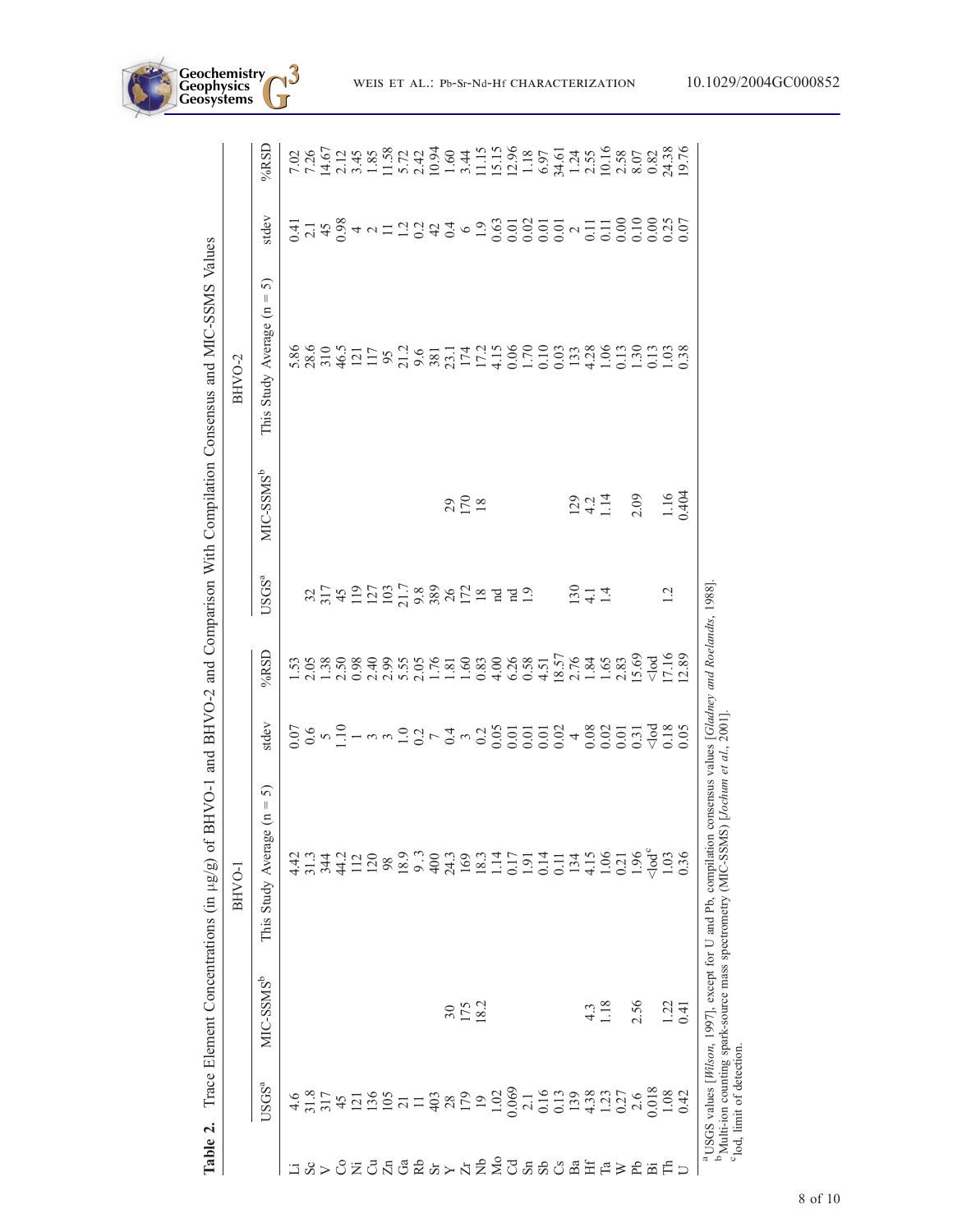

Weiss et al., 2004], which are distinctly less radiogenic than the values in question here. As described by *Flanagan* [1967], the processing of BHVO samples involved four stages using a steel jaw crusher, steel roller mill, porcelain ball mill, and a stainless steel blender. It is probable that contamination from one (or a blend) of the pieces of equipment involved in the crushing and homogenization of these reference materials occurred during processing. A mixture of the mortar and pestle material analyzed here would be a suitable contaminant to explain the shift toward more radiogenic ratios in BHVO-1, and in BHVO-2 to a lesser extent. Such a contaminant could also account for the differences observed between BCR-1 and BCR-2, and between AGV-1 and AGV-2 [Woodhead and Hergt, 2000].

[39] To investigate the issue further, high-precision trace element analyses of BHVO-1 and BHVO-2 powders are reported in Table 2 and in Figure 3. There are no significant differences between the trace elemental compositions of BHVO-1 and BHVO-2, except for the elements Li, Mo, Cd, Sb, Cs, W and Pb (Figure 3). All of these latter elements, apart from Li and Mo, are enriched by between  $\sim$  50–300% in BHVO-1. The lack of certified USGS and additional literature values for some of the latter elements prevents a direct comparison with the data obtained in this study. However, the concurrent enrichment of elements such as Cd, Sn, Sb, W and Pb is consistent with contamination from one or a combination of steel sample preparation devices used during the homogenization and preparation of BHVO-1. BHVO-2 appears to be enriched in Mo in comparison to BHVO-1. The relative enrichment of Mo in BHVO-2 is coherent with other literature data [Lin] et al., 2000], and although it may also be the result of contamination, additional analyses are needed to identify its origin.

# 5. Conclusions

[40] Isotopic and trace elemental results for BHVO-1 and BHVO-2 in this study document clear contamination in the first generation of USGS Hawaiian basalt reference materials during sample preparation. Contamination accounts for the high concentration in some specific trace elements in the basalts. The second generation of reference materials also appears to have suffered contamination, apparent in less homogeneous isotopic compositions. The source of the contamination was likely from the steel-type sample grinding equipment used to prepare the USGS reference material at the time. It is reasonable to infer that the difference in Pb isotopic ratios of other first and second generation USGS reference materials, such as between BCR-1 and BCR-2, and between AGV-1 and AGV-2 [Woodhead and Hergt, 2000; Baker et al., 2004; Weis et al., submitted manuscript, 2004], is also the result of contamination. A systematic isotopic and trace elemental investigation of additional USGS reference materials is suggested to further constrain the potential source of contamination.

# Acknowledgments

[41] Mike Rhodes, University of Massachusetts at Amherst, is thanked for providing samples of his high-purity steel mortar and pestle. Brian Mahoney is thanked for initiating the early stages of the USGS reference material studies and for his help in installing the first laminar flow hoods in our new chemistry labs. James Scoates kindly provided very constructive editorial comments. Two anonymous reviewers as well as the  $G<sup>3</sup>$  editors are thanked for their constructive comments on the submitted version of the manuscript. Funding for this study is from an NSERC Discovery Grant to Weis.

# References

- Baker, J., D. Peate, T. Waight, and C. Meysen (2004), Pb isotopic analysis of standards and samples using a  $207Pb^{-204}Pb$  double spike and thallium to correct for mass bias with a double-focusing MC-ICP-MS, Chem. Geol., 211, 275 – 303.
- Blichert-Toft, J., C. Chauvel, and F. Albarède (1997), Separation of Hf and Lu for high-precision isotope analysis of rock samples by magnetic sector-multiple collector ICP-MS, Contrib. Mineral. Petrol., 127, 248 – 260.
- Blichert-Toft, J., D. Weis, C. Maerschalk, A. Agranier, and F. Albarède (2003), Hawaiian hot spot dynamics as inferred from the Hf and Pb isotope evolution of Mauna Kea volcano, Geochem. Geophys. Geosyst., 4(2), 8704, doi:10.1029/2002GC000340.
- Flanagan, F. J. (1967), U.S. Geological Survey silicate rock standards, Geochim. Cosmochim. Acta, 31, 289-308.
- Galer, S. J. G., and W. Abouchami (1998), Practical application of lead triple spiking for correction of instrumental mass discrimination, Mineral. Mag., 62A, 491-492.
- Gladney, E., and I. Roelandts (1988), 1987 compilation of elemental concentration data for USGS BHVO-1, MAG-1, QLO-1, RGM-1, SCo-1, SDC-1, SGR-1 and STM-1, Geostand. Newsl., 12, 253 – 362.
- Ila, P., and F. A. Frey (2000), Trace element analysis of USGS standards AGV2, BCR2, BHV02, DTS2 and GSP2 by INAA, J. Radioanal. Nucl. Chem., 244(3), 599 – 602.
- Jochum, K. P., B. Stoll, J. A. Pfänder, M. Seufert, M. Flanz, P. Maissenbacher, M. Hofmann, and A. W. Hofmann (2001), Progress in multi-ion counting spark-source mass spectrometry (MIC-SSMS) for the analysis of geological samples, Fresenius J. Anal. Chem., 370, 647-653.
- Lin, S., M. He, S. Hu, H. Yuan, and S. Gao (2000), Precise determination of trace elements in geological samples by